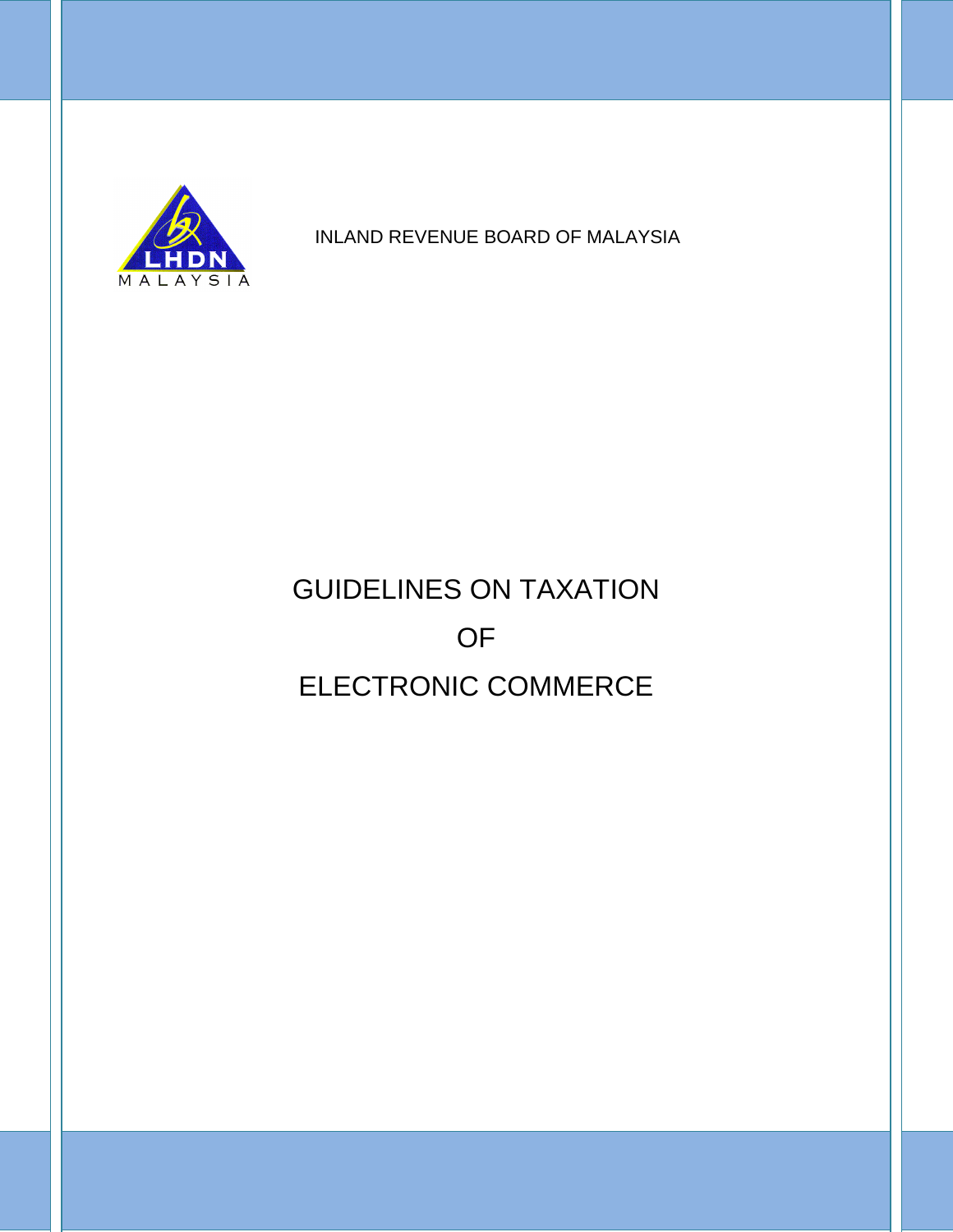# **TABLE OF CONTENTS**

|                                                                    |                                                                           | 1. Introduction                                                     |    |  |  |  |  |  |
|--------------------------------------------------------------------|---------------------------------------------------------------------------|---------------------------------------------------------------------|----|--|--|--|--|--|
|                                                                    |                                                                           | 2. Terminology                                                      |    |  |  |  |  |  |
|                                                                    |                                                                           | 3. Scope of Charge                                                  |    |  |  |  |  |  |
| 4.                                                                 |                                                                           | Scope of Tax Liability for Business                                 |    |  |  |  |  |  |
| Treatment of Server and Website in Determining Derivation of<br>5. |                                                                           |                                                                     |    |  |  |  |  |  |
| e-Commerce Income                                                  |                                                                           |                                                                     |    |  |  |  |  |  |
|                                                                    | 6. Examination of Business Models                                         | 5                                                                   |    |  |  |  |  |  |
|                                                                    | 6.1                                                                       | A resident person having business operations in Malaysia sets up a  |    |  |  |  |  |  |
|                                                                    |                                                                           | website in Malaysia                                                 | 5  |  |  |  |  |  |
|                                                                    | 6.2                                                                       | A resident person having business operations in Malaysia sets up a  |    |  |  |  |  |  |
|                                                                    |                                                                           | website outside Malaysia                                            | 6  |  |  |  |  |  |
|                                                                    | 6.3                                                                       | A resident company having business operations in Malaysia sets up a |    |  |  |  |  |  |
|                                                                    | website and branch outside Malaysia                                       |                                                                     |    |  |  |  |  |  |
|                                                                    | 6.4<br>A resident person having business operations outside Malaysia sets |                                                                     |    |  |  |  |  |  |
| up a website in Malaysia                                           |                                                                           |                                                                     |    |  |  |  |  |  |
|                                                                    | 6.5<br>A resident person having business operations outside Malaysia sets |                                                                     |    |  |  |  |  |  |
|                                                                    | up a website outside Malaysia                                             | 9                                                                   |    |  |  |  |  |  |
|                                                                    | A non-resident person having business operations in Malaysia sets         |                                                                     |    |  |  |  |  |  |
|                                                                    | up a website in Malaysia                                                  |                                                                     |    |  |  |  |  |  |
|                                                                    | 6.7                                                                       | A non-resident person having business operations in Malaysia sets   |    |  |  |  |  |  |
|                                                                    |                                                                           | up a website outside Malaysia                                       | 10 |  |  |  |  |  |

Page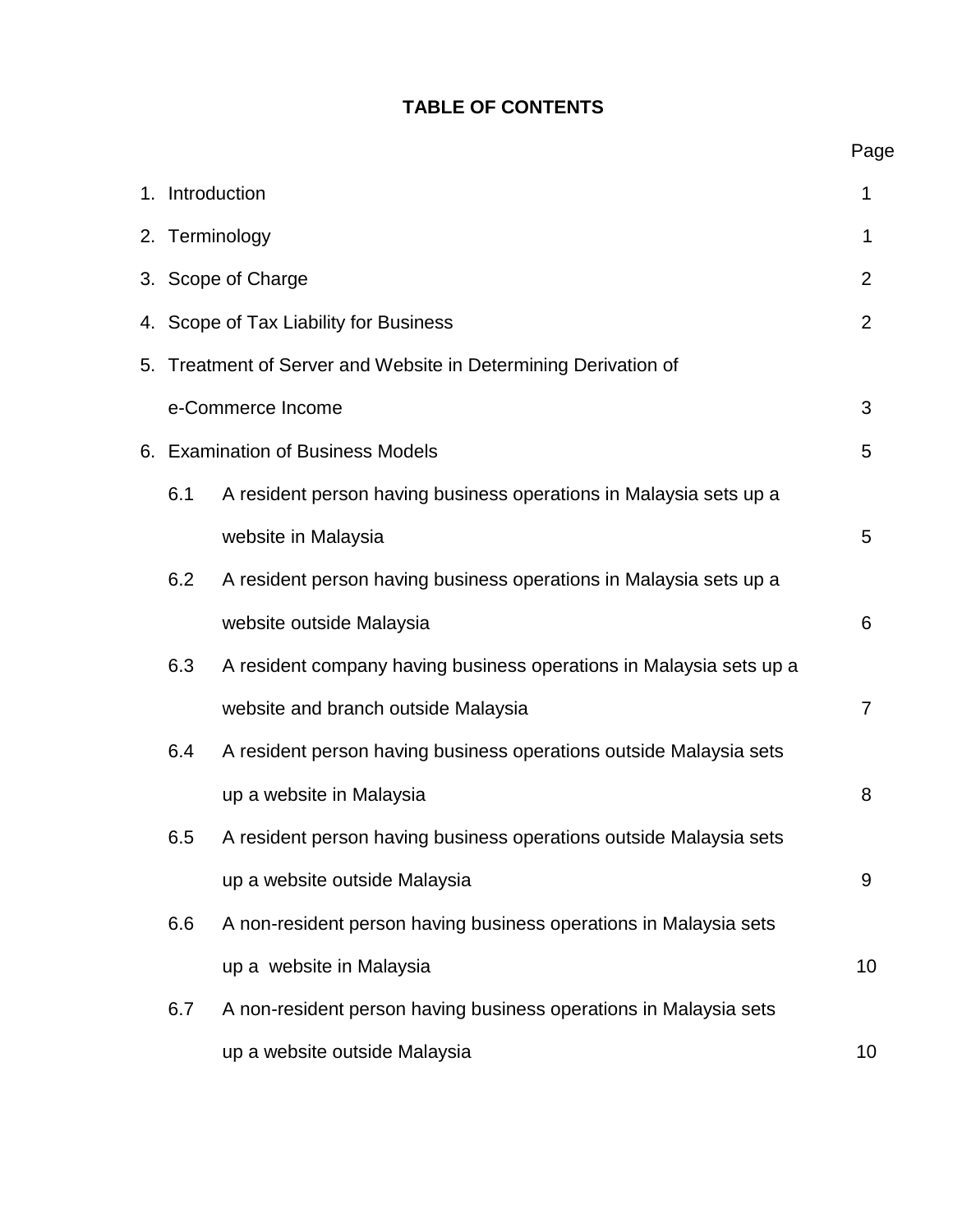| 9. Summary |                                                                    |  |    |  |  |  |
|------------|--------------------------------------------------------------------|--|----|--|--|--|
|            | 8. Issues of Double Taxation and Tax Treaties                      |  | 15 |  |  |  |
|            | 7. Withholding Tax on Royalty                                      |  | 13 |  |  |  |
|            | sets up a website and branch in Malaysia                           |  | 13 |  |  |  |
| 6.10       | A resident company having business operations outside Malaysia     |  |    |  |  |  |
|            | Malaysia sets up a website outside Malaysia and branch in Malaysia |  | 12 |  |  |  |
| 6.9        | A non-resident company having business operations outside          |  |    |  |  |  |
|            | sets up a website in Malaysia                                      |  | 11 |  |  |  |
| 6.8        | A non-resident person having business operations outside Malaysia  |  |    |  |  |  |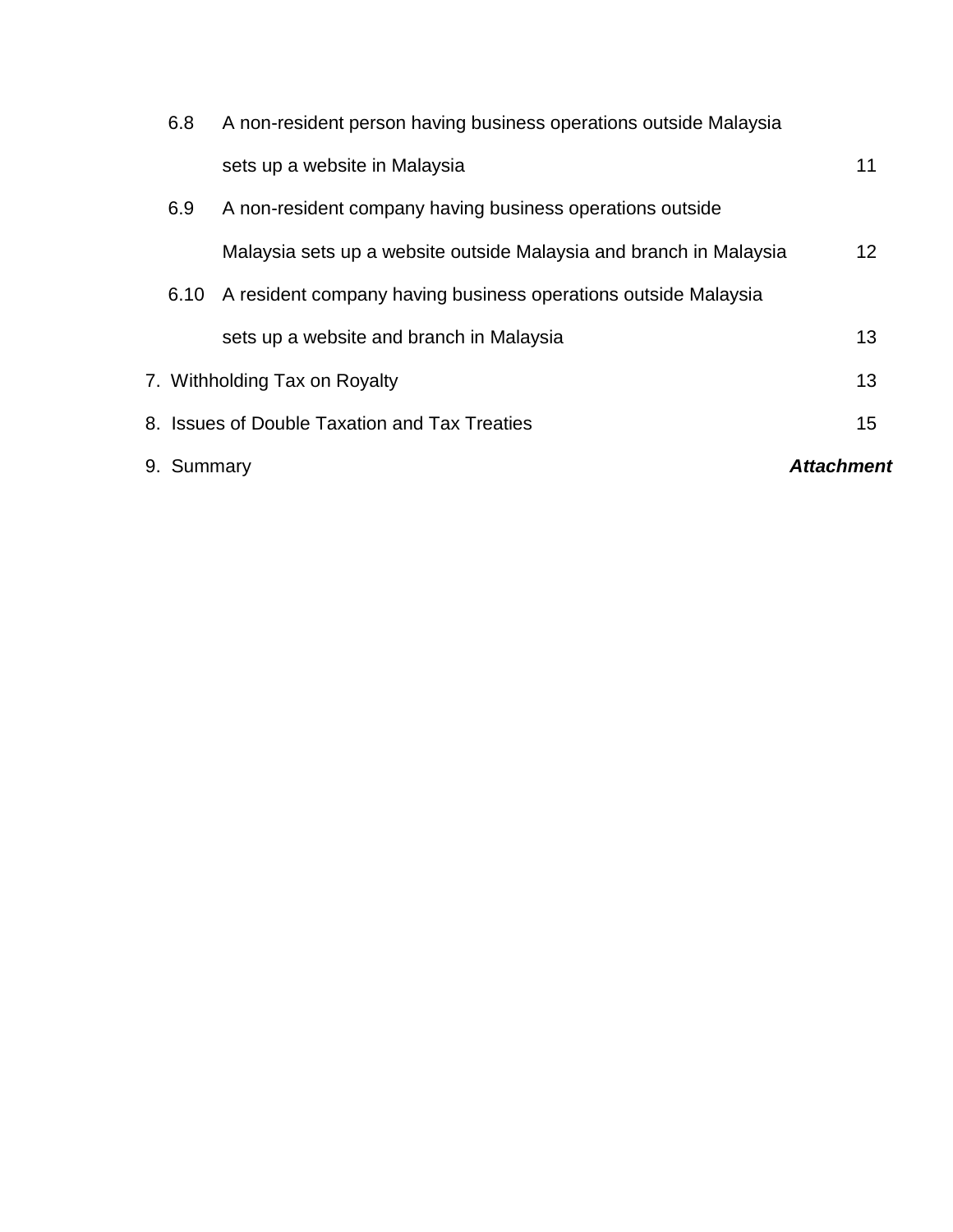# **ELECTRONIC COMMERCE GUIDELINES**

#### **1. INTRODUCTION**

- 1.1 This guideline seeks to provide some guidance on basic tax issues and income tax treatment in respect of electronic commerce (e-commerce) transactions. It should be read together with the Income Tax Act 1967 (ITA 1967), other relevant legislations and legal procedures currently in place.
- 1.2 The Inland Revenue Board of Malaysia (IRBM) adopts the principle of neutrality where both e-commerce and conventional business are subject to the same tax treatment. As such, taxpayers in similar situations and carrying out similar transactions should be subject to the same tax treatment.
- 1.3 The complex nature of e-commerce is too varied for this guideline to provide answers to specific issues.

#### **2. TERMINOLOGY**

For the purpose of this guideline:-

"**e-commerce**" means any commercial transactions conducted through electronic networks including the provision of information, promotion, marketing, supply, order or delivery of goods or services though payment and delivery relating to such transactions may be conducted off-line.

"**Server**" means a device (includes the computer hardware and its operating and basic application software) where e-commerce applications are sited or operated.

"**Website**" means a collection of information, which is linked together and available on the electronic networks that enable transactions to be conducted.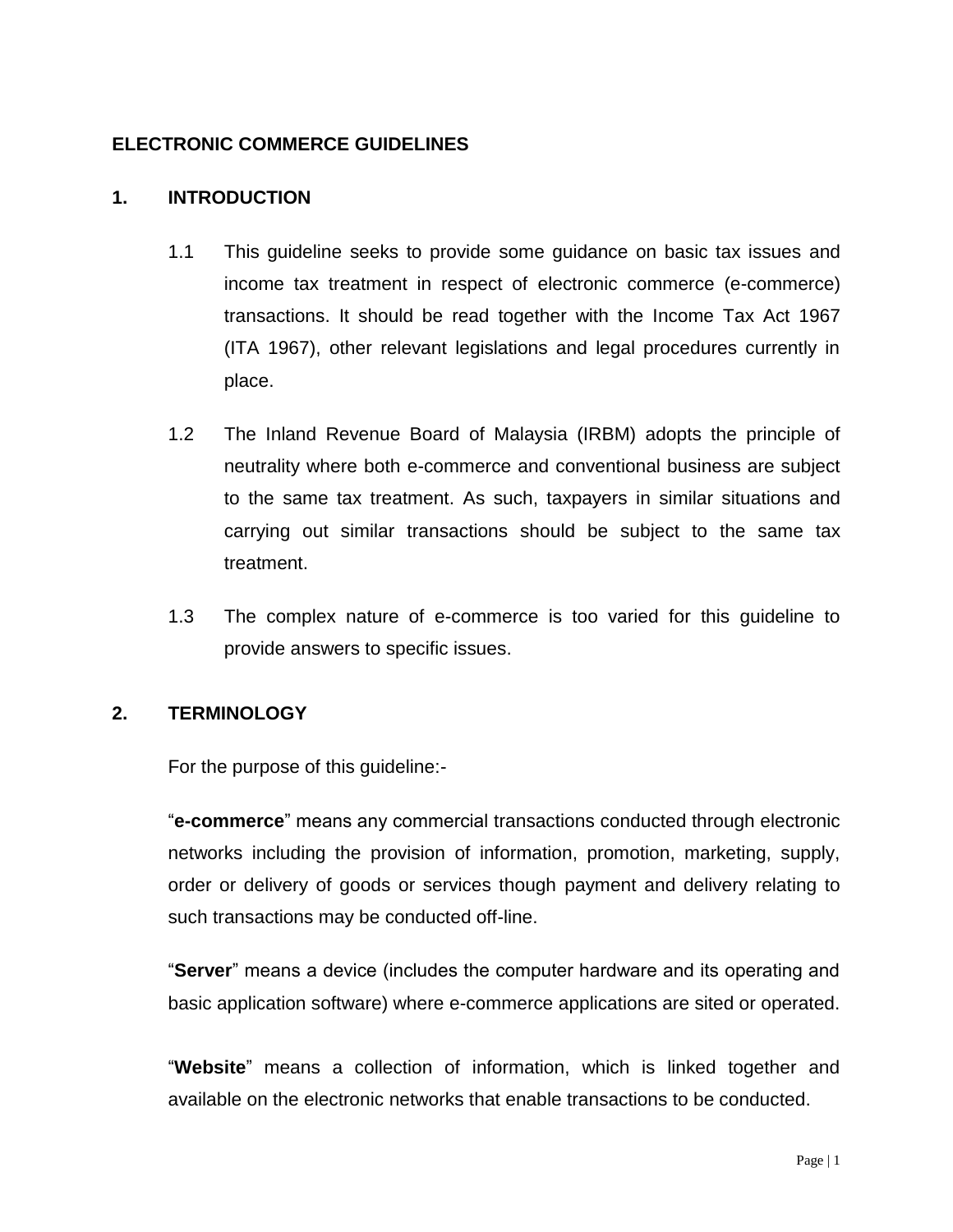### **3. SCOPE OF CHARGE**

- 3.1 Generally, income tax is imposed on the income of any person accruing in or derived from Malaysia.
- 3.2 Income derived from sources outside Malaysia and which is received in Malaysia is exempt from income tax. However, for a resident company carrying on the business of banking, insurance, sea or air transport, tax is imposed on the income of that company derived from both Malaysia and outside Malaysia.
- 3.3 A non-resident person is taxed only on income that is accrued in and derived from Malaysia.

# **4. SCOPE OF TAX LIABILITY FOR BUSINESS**

- 4.1 There are no specific provisions under the ITA 1967 which address ecommerce transactions. Therefore, the general provisions and interpretations of the ITA 1967 will be applicable.
- 4.2 Income of a person accruing in or derived from Malaysia is subject to tax in Malaysia.
- 4.3 For business income, where the business operations are carried on in Malaysia, the income of the person attributable to those business operations is deemed to be derived from Malaysia. The determination of whether or not an income is derived from Malaysia is a question of fact and degree. The wider the scope and extent of the business operations in Malaysia, the greater the likelihood that the income of that operations is subject to tax in Malaysia.
- 4.4 In determining the carrying on of business operations within Malaysia, some of the factors to be considered include performance of contractual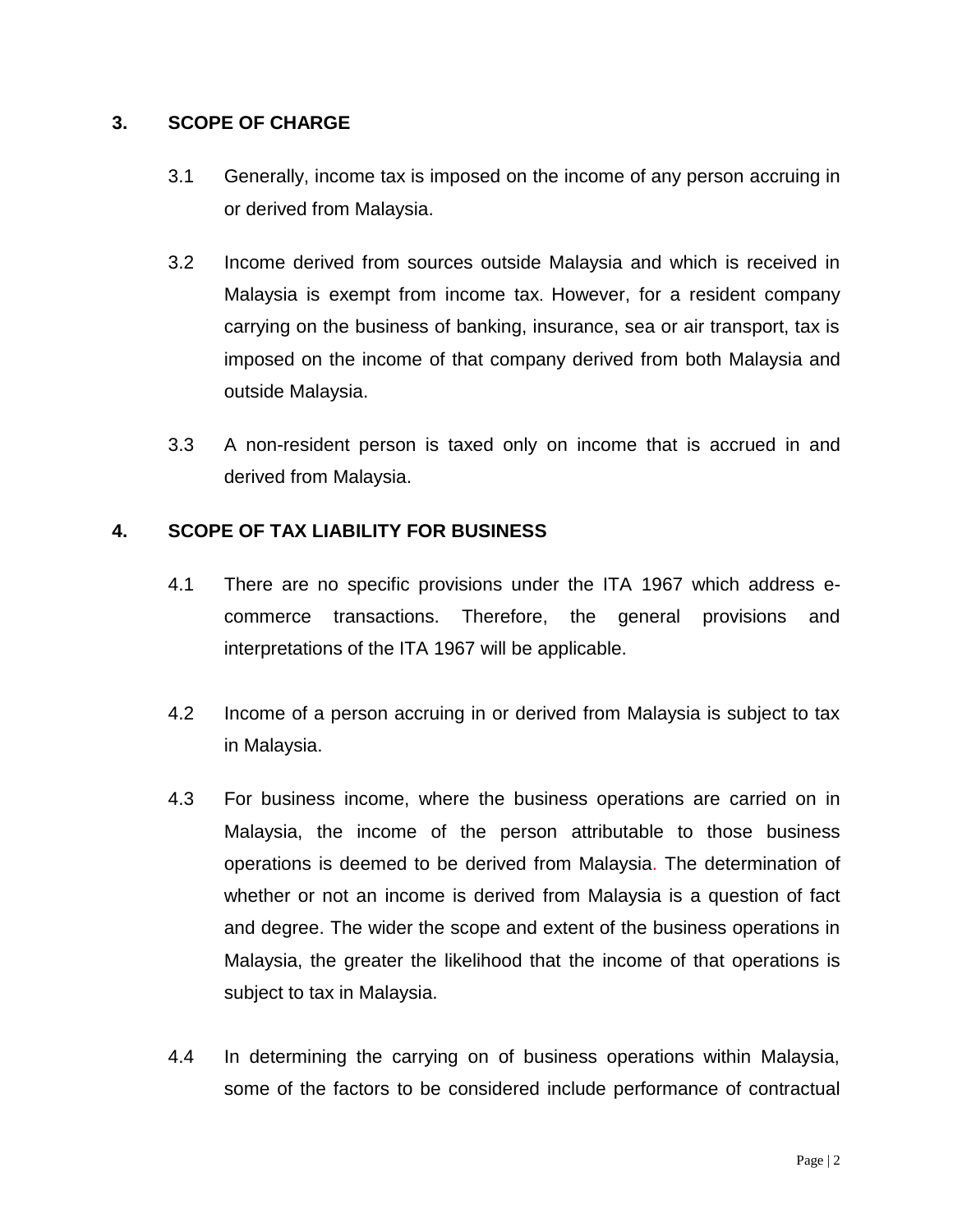obligations and location where contracts are formed (for example negotiations of the contract, costing of the contract, etc), services are performed, or where goods are stored and arrangement was made for delivery of the products.

- 4.5 In the context of e-commerce, some business activities that may be considered in determination of business operations include sourcing of content, procurement of goods, promotions, advertisement, selling, updating and maintaining the website, uploading and downloading of contents, etc.
- 4.6 In the case where a Double Taxation Agreement (DTA) is applicable, the test to determine whether Malaysia has taxing rights over the business income is based on the Permanent Establishment (PE) concept.

# **5. TREATMENT OF SERVER AND WEBSITE IN DETERMINING DERIVATION OF e-COMMERCE INCOME**

- 5.1 A website is hosted on a server which is located at a certain place. Both server and website would facilitate the performance of business activities. However, a server / website itself do not carry any meaning in determining derivation of income. Business income from e-commerce would be considered as Malaysian income if the operations test shows that the person is carrying on a business in Malaysia. Even though the server is fully automated in performing business activities, the substantial part of the business activities such as updating and maintaining the current information on the website is still managed by a human.
- 5.2 The examples below are illustrations in determining business operations of e-commerce based on the above factors and business activities regardless of the location of the server: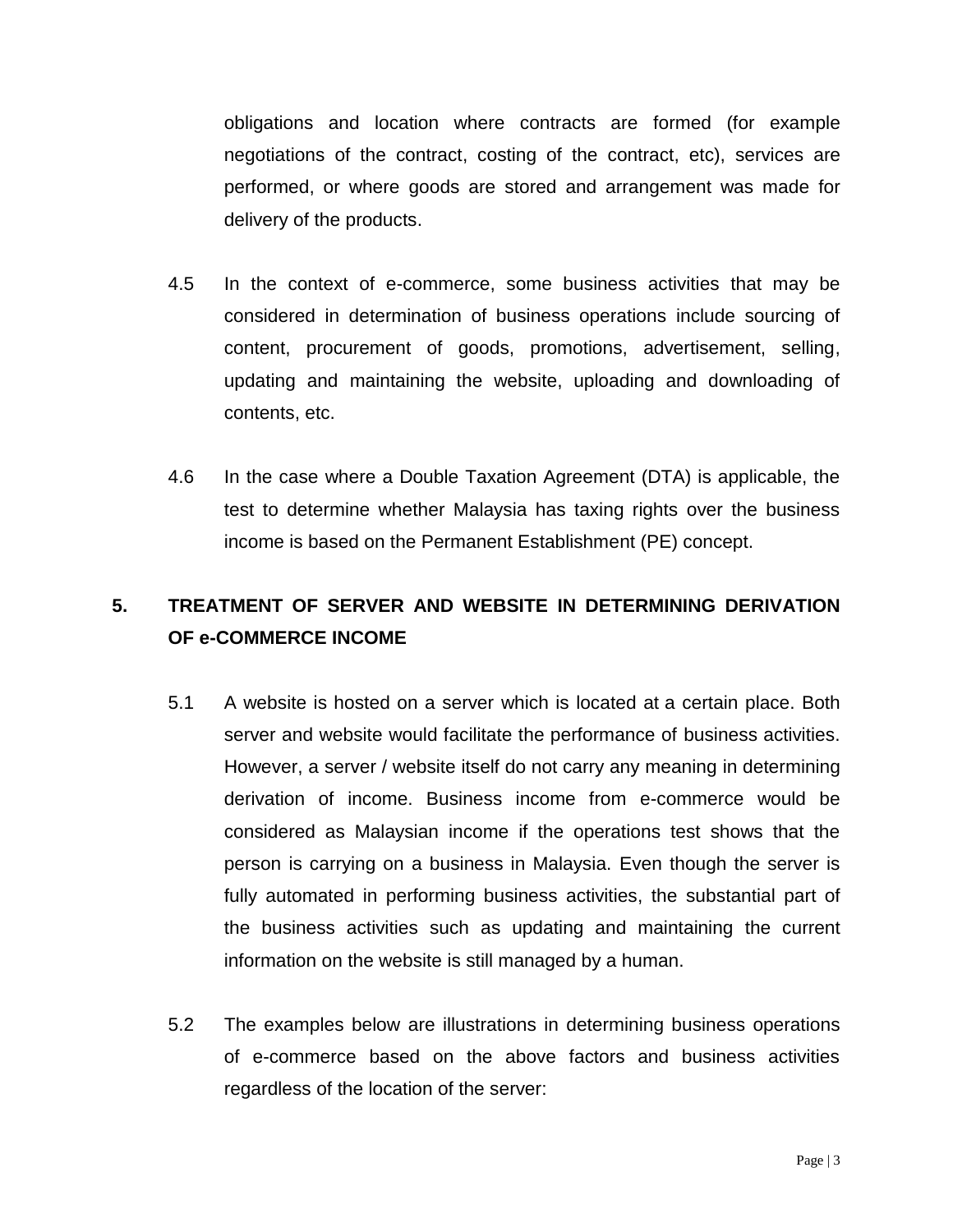#### Example 1: Trading

N Sdn. Bhd. carries on a business of selling software in Malaysia. It has a website hosted on a server located outside Malaysia. The website allows customers to identify products, answer queries on its products, order the products online and make payments for the purchase. The website also allows the downloading of the software in digitized format. Apart from these functions performed by the website, all business activities of the company, such as the procurement of software, the supply of information for the website, the storage of software, the physical delivery of software (compact disc), and the maintenance of the website are carried on in Malaysia.

Income from selling of the software is deemed to be derived from Malaysia due to the substantial business operations in Malaysia regardless of the location of the server.

#### Example 2: Services

AA Sdn. Bhd. operating in Malaysia is engaged in the provision of consultancy services. It has a website hosted on a server located outside Malaysia. The website supplies details of its services, answers enquiries, enable communications with its clients/potential clients, and accept payments for services rendered. The company obtains consultancy projects from overseas clients through the website. The business activities relating to the consultancy services, including collecting and analysing data, undertaking research, preparing reports, etc., is done in Malaysia.

The income derived from the consultancy services is deemed to be derived from Malaysia due to the substantial business operations in Malaysia regardless of the location of the server.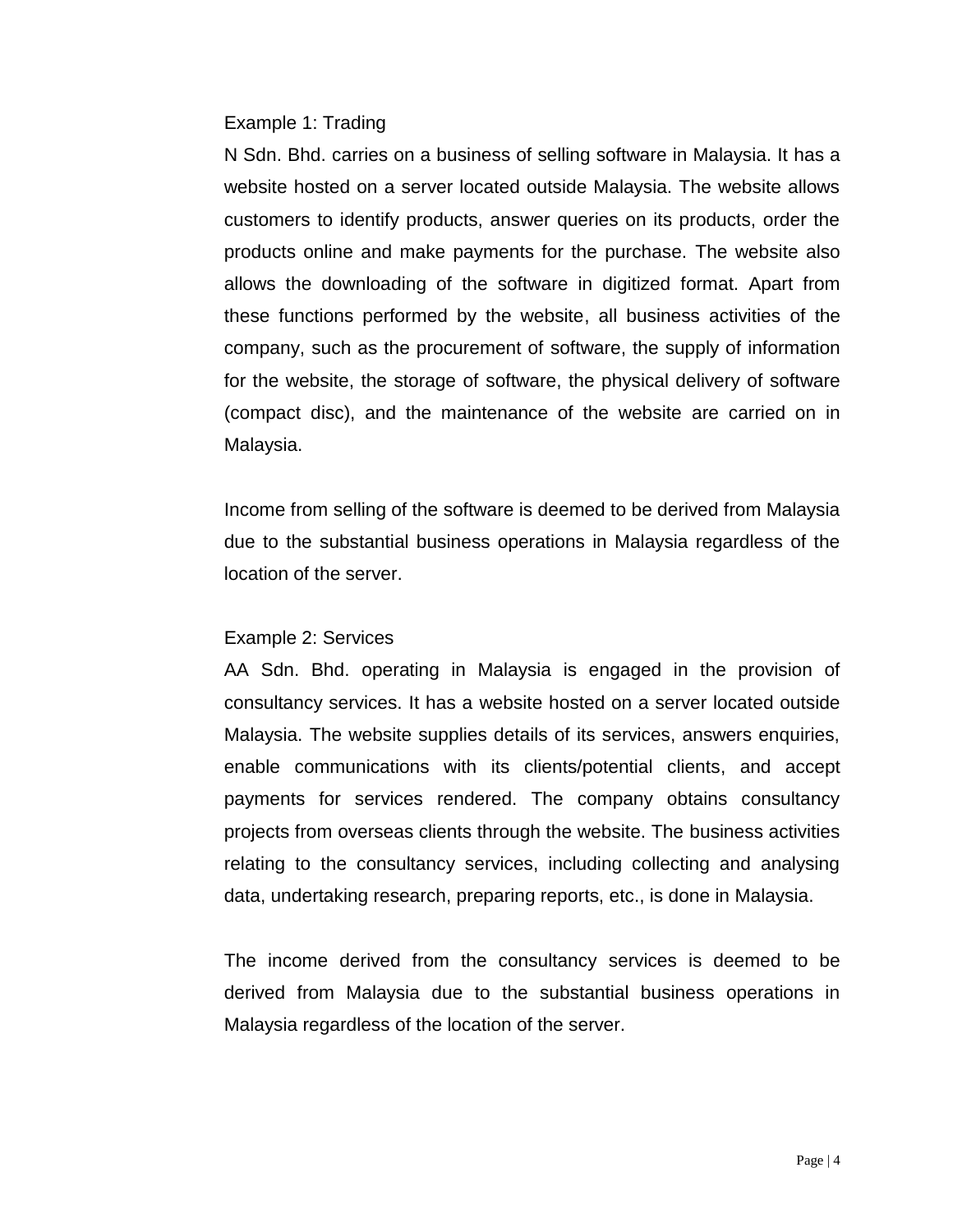Example 3: Manufacturing

ZA Sdn. Bhd. is a manufacturer of car accessories, which has its principal place of business in Malaysia. It has a website hosted on a server located outside Malaysia. Through the website, customers obtain details of the company's products and prices, negotiate with the company for purchases, order goods, and make payments. The company's business activities in Malaysia include preparing information for the website, answering enquiries from customers, procuring supplies for its manufacturing operations, manufacturing its products, storing, and making delivery arrangements for the finished products.

Income from manufacturing is deemed to be derived from Malaysia pursuant to sub-sub section 12(1)(b) ITA 1967.

# **6 EXAMINATION OF BUSINESS MODELS**

There are several basic models identified in this guideline to provide guidance as to whether or not income from e-commerce is derived from Malaysia and would be subject to Malaysian tax. The models are set out below:

# **6.1 A resident person having business operations in Malaysia sets up a website in Malaysia.**

- 6.1.1 Assumptions
	- a) The business can either be manufacturing, trading or provision of services in Malaysia.
	- b) Products can either be tangible or intangible.
	- c) Website is hosted on a server in Malaysia.
	- d) The website allows customers to identify products or services, answer queries on its products or services, order the products online and make payments for the purchase. Online delivery is possible for intangible products (i.e. software, music, videos, images, digital books or other digital products), while tangible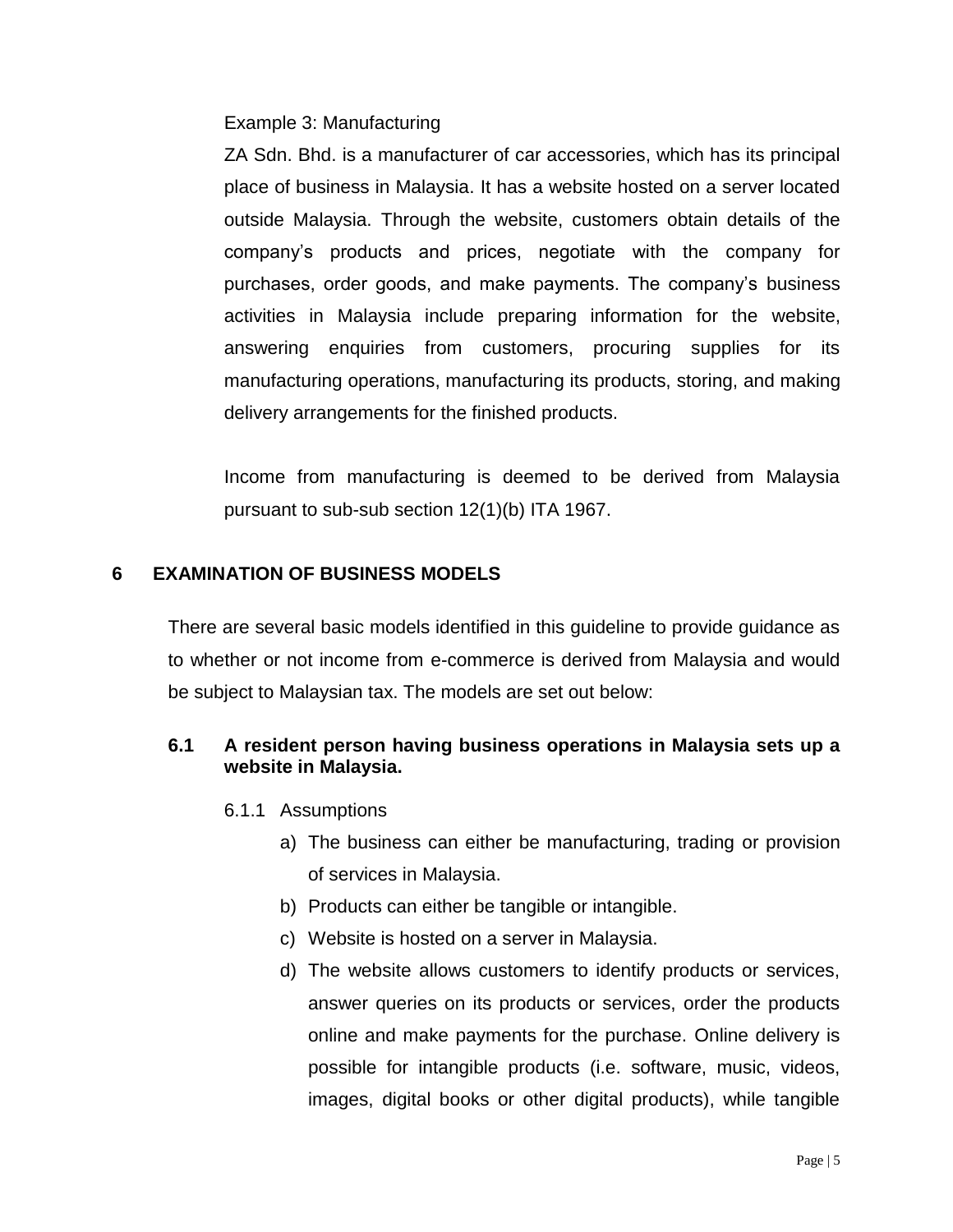products are delivered through normal physical delivery channels.

- e) The business activities include sourcing for contents/ procurement of goods, promotions and advertisement, selling, arranging for delivery of the products, and maintaining the current information on the website in Malaysia.
- 6.1.2 As business operations of the person are substantially carried on in Malaysia, business income from e-commerce is deemed to be derived from Malaysia and thus, subject to income tax in Malaysia.

# **6.2 A resident person having business operations in Malaysia sets up a website outside Malaysia.**

- 6.2.1 Assumptions
	- a) The business can either be manufacturing, trading or provision of services in Malaysia.
	- b) Products can either be tangible or intangible.
	- c) Website is hosted on a server outside Malaysia.
	- d) The website allows customers to identify products or services, answer queries on its products or services, order the products online and make payments for the purchase. Online delivery is possible for intangible products (i.e. software, music, videos, images, digital books or other digital products), while tangible products are delivered through normal physical delivery channels.
	- e) The business activities include sourcing for contents/ procurement of goods, promotions and advertisement, selling, and arranging for delivery of the products in Malaysia.
	- f) The activities in relation to maintaining the website such as developing the website, uploading and updating information on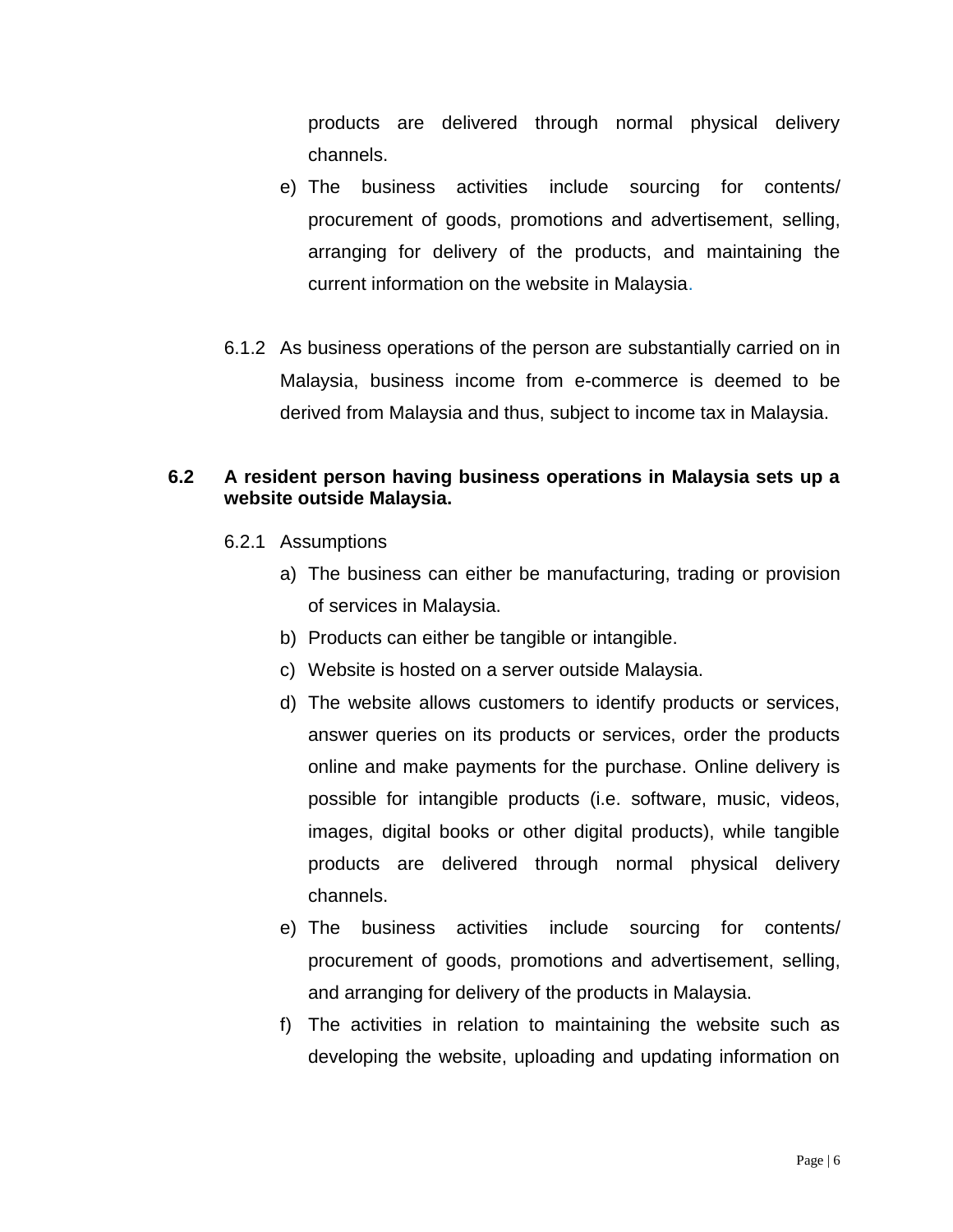the website can be performed either in Malaysia or outside Malaysia.

6.2.2 As business operations of the person are substantially carried on in Malaysia, business income from e-commerce is deemed to be derived from Malaysia and thus, subject to income tax in Malaysia. Even if the activities to maintain the website are performed outside Malaysia, the business operations are considered to be carried on in Malaysia. Thus all profits, including those from sales via the website outside Malaysia is deemed to be derived from Malaysia and subject to tax in Malaysia.

# **6.3 A resident company having business operations in Malaysia sets up a website and branch outside Malaysia***.*

- 6.3.1 Assumptions
	- a) The business can either be manufacturing, trading or provision of services in Malaysia.
	- b) Products can either be tangible or intangible.
	- c) Website is hosted on a server outside Malaysia.
	- d) The website allows customers to identify products or services, answer queries on its products or services, order the products online and make payments for the purchase. Online delivery is possible for intangible products (i.e. software, music, videos, images, digital books or other digital products), while tangible products are delivered through normal physical delivery channels.
	- e) The business activities include sourcing for contents/ procurement of goods, promotions, advertising, selling and arranging for delivery of the products.
	- f) The company operates a branch outside Malaysia*.* Activities of the branch are marketing and selling of the company's products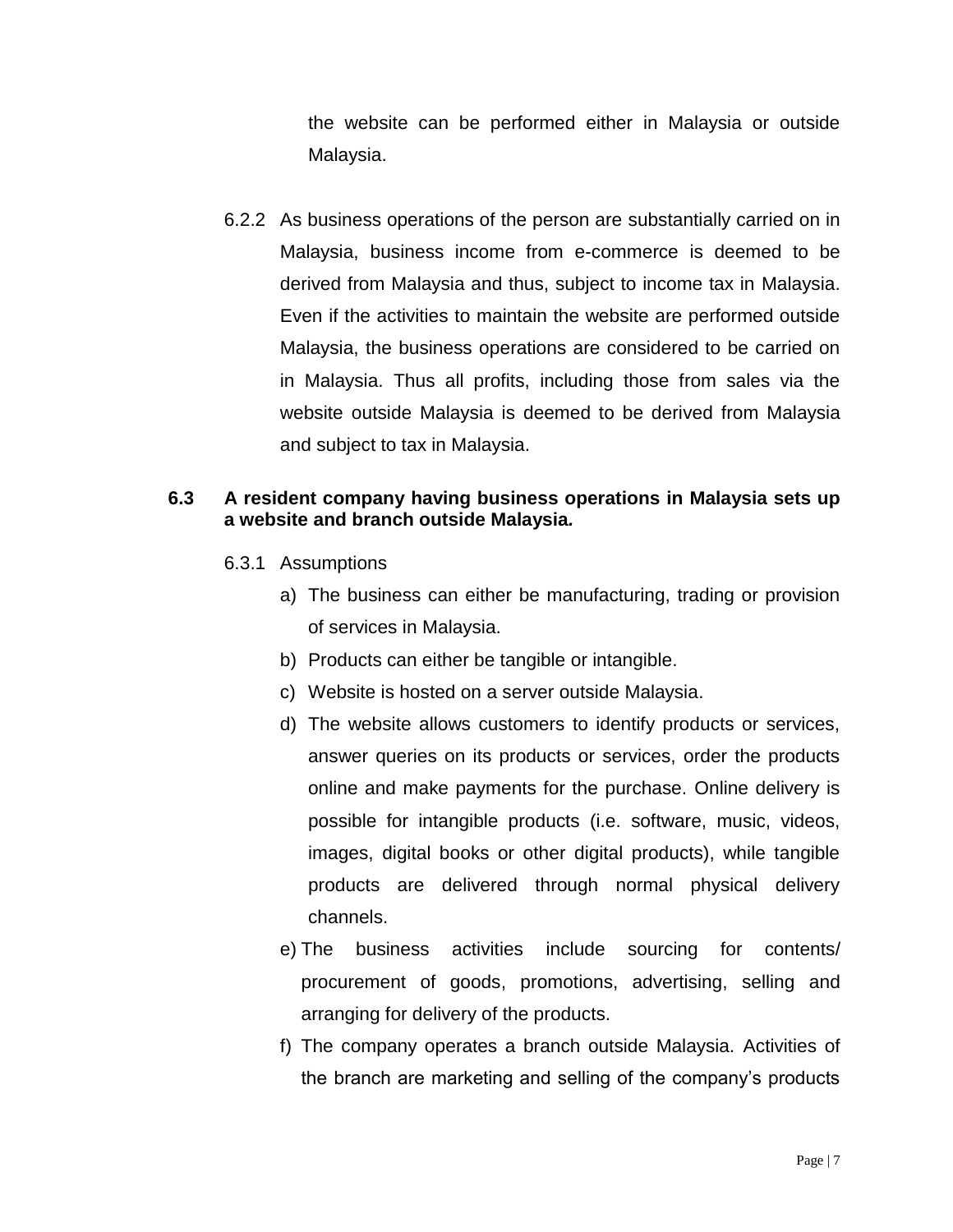and maintaining the current information on the website as well as fulfilling the orders and making arrangement for the delivery of the products.

6.3.2 As the substantial business activities are carried on in Malaysia, business operations is thus in Malaysia. Income of the company derived from its operations in Malaysia is liable to tax in Malaysia whilst income derived from sales via the website that are attributable to the business operations of the branch outside Malaysia are deemed not to be income derived from Malaysia.

# **6.4 A resident person having business operations outside Malaysia sets up a website in Malaysia.**

- 6.4.1 Assumptions
	- a) The business can either be manufacturing, trading or services.
	- b) Products can either be tangible or intangible.
	- c) Website is hosted on a server in Malaysia.
	- d) The website allows customers to identify products or services, answer queries on its products or services, order the products online and make payments for the purchase. Online delivery is possible for intangible products (i.e. software, computer games, music, videos, images, digital books or other digital products), while tangible products are delivered through normal physical delivery channels.
	- e) The business activities include sourcing for contents/ procurement of goods, promotions and advertisement, selling, arranging for delivery of the products, and maintaining the current information on the website outside Malaysia.
- 6.4.2 As business operations of the person are carried on outside Malaysia, business income from e-commerce is not subject to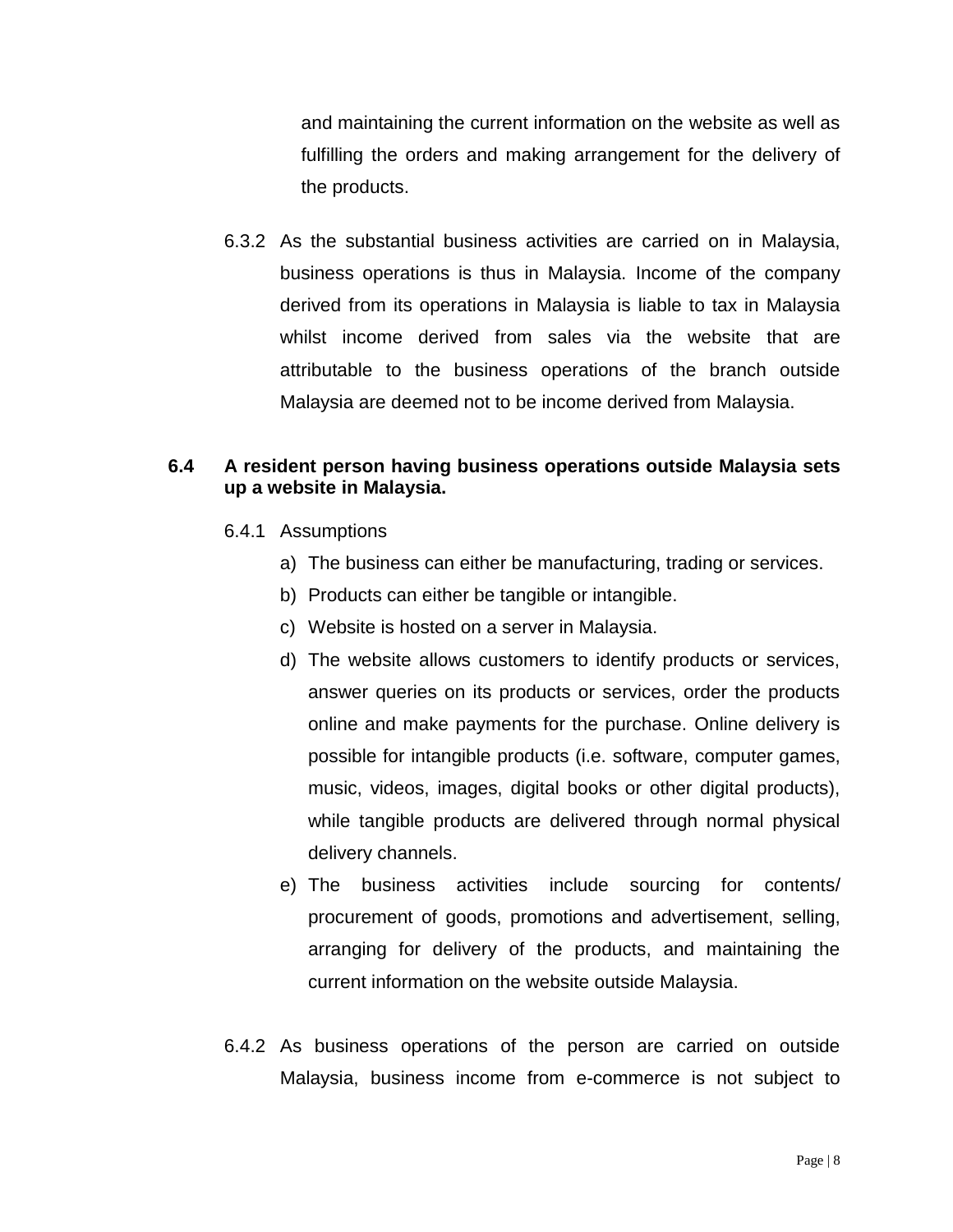income tax in Malaysia. A website hosted on a server in Malaysia without business operations in Malaysia, would not amount to the carrying on of a business in Malaysia.

# **6.5 A resident person having business operations outside Malaysia sets up a website outside Malaysia.**

- 6.5.1 Assumptions
	- a) The business can either be manufacturing, trading or services.
	- b) Products can either be tangible or intangible.
	- c) Website is hosted on a server outside Malaysia.
	- d) The website allows customers to identify products or services, answer queries on its products or services, order the products online and make payments for the purchase. Online delivery is possible for intangible products (i.e. software, music, videos, images, digital books, magazine or other digital products), while tangible products are delivered through normal physical delivery channels.
	- e) The business activities include sourcing for contents, promotions and advertisement, selling, servicing, arranging for delivery of the products, providing technical support of the website and maintaining the current information on the website outside Malaysia.
- 6.5.2 As business operations of the person are carried on outside Malaysia, that income from e-commerce would not be considered as derived from Malaysia, and thus not subject to income tax in Malaysia.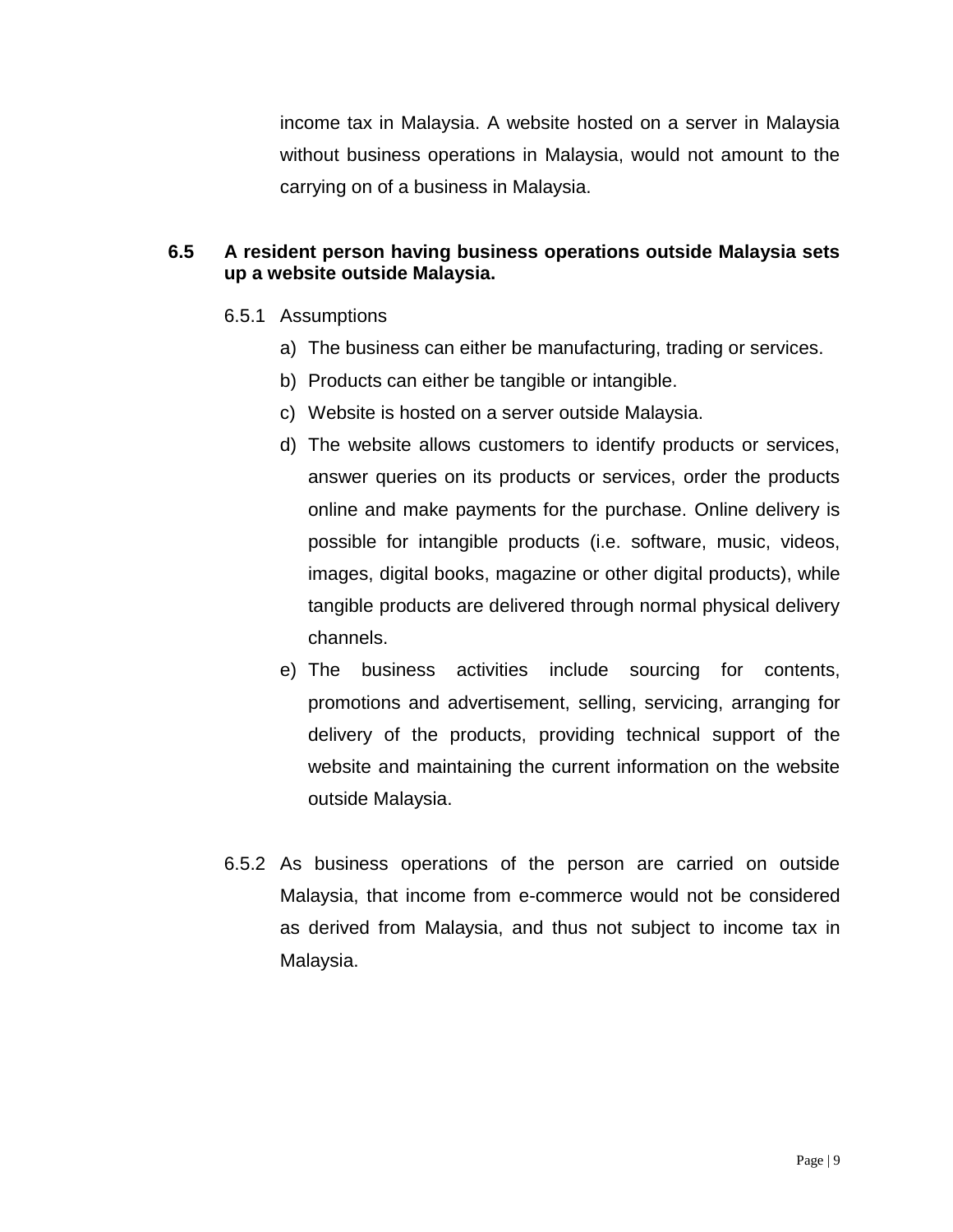# **6.6 A non-resident person having business operations in Malaysia sets up a website in Malaysia.**

- 6.6.1 Assumptions
	- a) The business can either be manufacturing, trading or services.
	- b) Products can either be tangible or intangible (eg: online distributor).
	- c) Website is hosted on a server in Malaysia.
	- d) The website allows customers to identify products or services, answer queries on its products or services, order the products online and make payments for the purchase. Online delivery is possible for intangible products (i.e. software, music, videos, images, architecture design, digital books or other digital products), while tangible products are delivered through normal physical delivery channels.
	- e) Business activities carried on in Malaysia include selling, marketing, servicing, delivering the products and providing technical support of the website.
- 6.6.2 As the business operations are carried on in Malaysia, the income generated from e-commerce is deemed to be derived from Malaysia and subject to tax in Malaysia.

# **6.7 A non-resident person having business operations in Malaysia sets up a website outside Malaysia.**

### 6.7.1 Assumptions

- a) The business can either be manufacturing, trading or services.
- b) Products can either be tangible or intangible.
- c) Website is hosted on a server outside Malaysia.
- d) The website allows customers to identify products or services, answer queries on its products or services, order the products online and make payments for the purchase. Online delivery is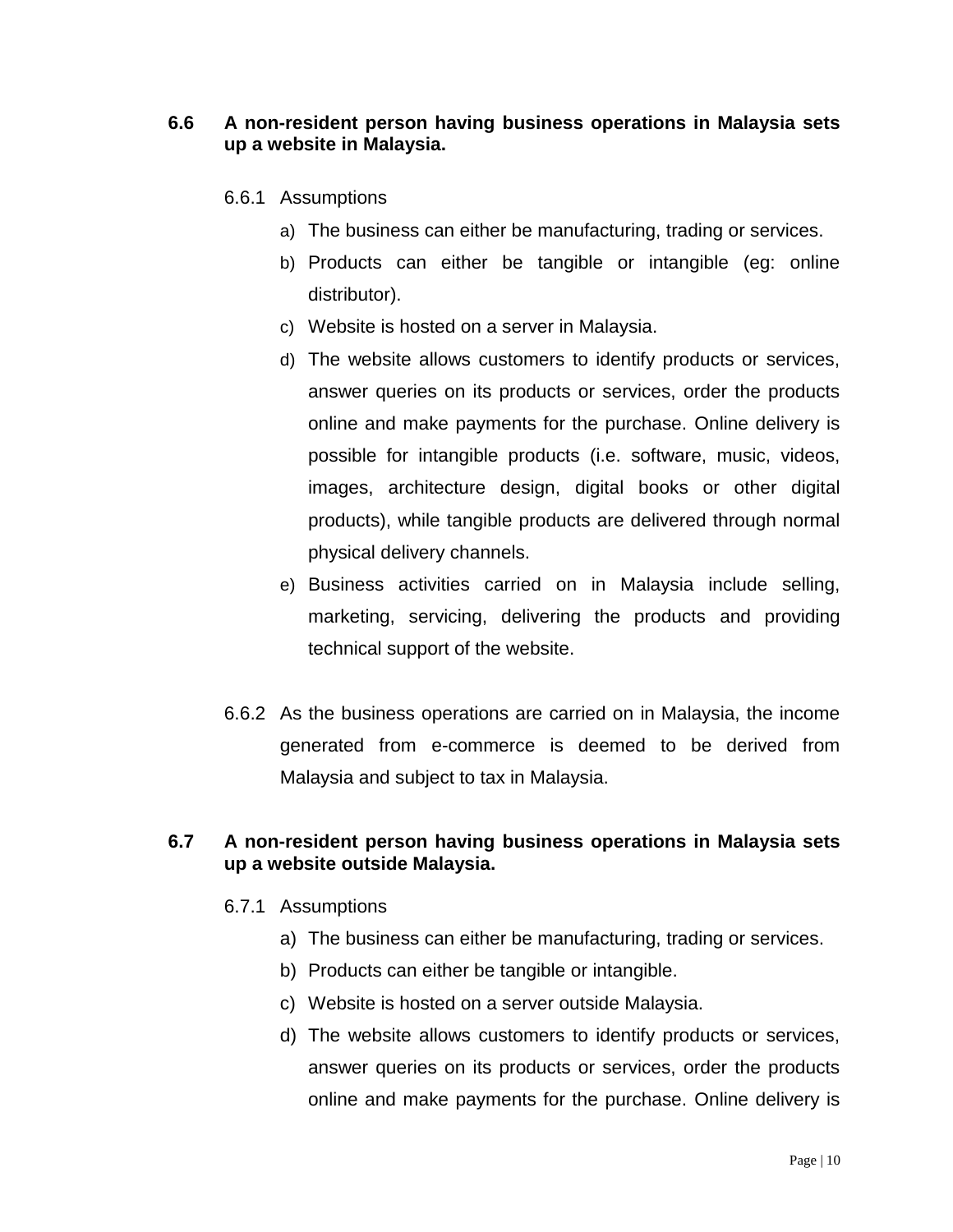possible for intangible products (i.e. software, music, videos, images, digital books or other digital products), while tangible products are delivered through normal physical delivery channels.

- e) Business activities carried on in Malaysia include selling, marketing, servicing, delivering the products and providing technical support of the website.
- 6.7.2 As the business operations are carried on in Malaysia, the income generated from e-commerce is deemed to be derived from Malaysia and subject to tax in Malaysia.

# **6.8 A non-resident person having business operations outside Malaysia sets up a website in Malaysia.**

- 6.8.1 Assumptions
	- a) The business can either be manufacturing, trading or services.
	- b) Products can either be tangible or intangible.
	- c) Website is hosted on a server in Malaysia.
	- d) The website allows customers to identify products or services, answer queries on its products or services, order the products online and make payments for the purchase. Online delivery is possible for intangible products (i.e. software, music, videos, images, digital books or other digital products), while tangible products are delivered through normal physical delivery channels.
	- e) Business activities carried on outside Malaysia include selling, marketing, servicing, delivering the products and providing technical support of the website.
- 6.8.2 As the business operations are carried on outside Malaysia, the income generated from e-commerce is deemed not to be derived from Malaysia and thus not subject to tax in Malaysia.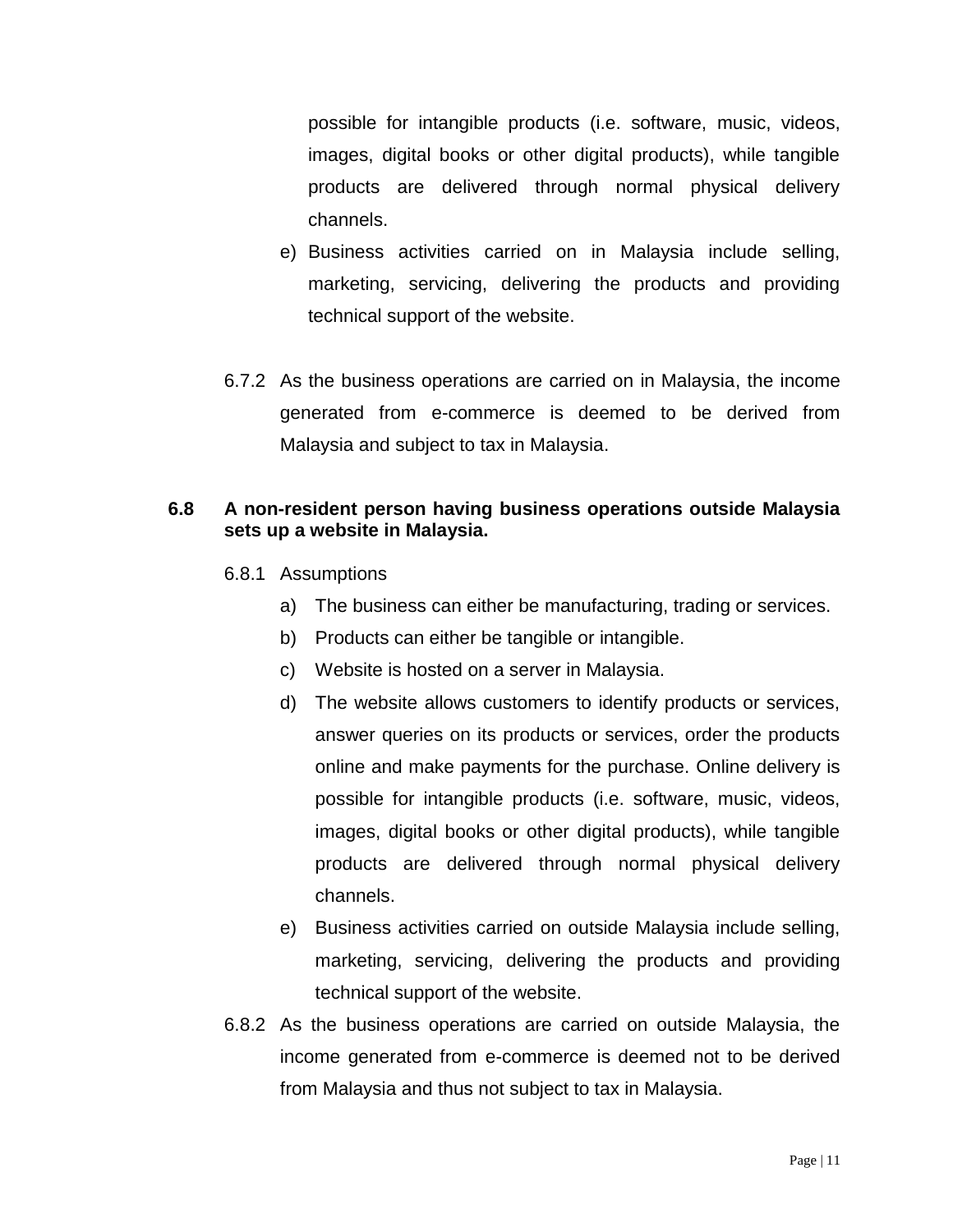#### **6.9 A non-resident company having business operations outside Malaysia sets up a website outside Malaysia and branch in Malaysia.**

### 6.9.1 Assumptions

- a) The business can either be manufacturing, trading or services.
- b) Products can either be tangible or intangible.
- c) The company operates a branch in Malaysia. Activities of the branch are selling, marketing, servicing and delivering the products.
- d) Website is hosted on a server outside Malaysia.
- e) The website allows customers to identify products or services, answer queries on its products or services, order the products online and make payments for the purchase. Online delivery is possible for intangible products (i.e. software, music, videos, images, digital books or other digital products), while tangible products are delivered through normal physical delivery channels.
- f) The business activities include sourcing for contents/ procurement of goods, promotions and advertisement, selling, arranging for delivery of the products, and maintaining the current information on the website outside Malaysia.
- 6.9.2 Income from business operations carried on outside Malaysia is deemed not to be derived from Malaysia and thus not subject to tax in Malaysia whilst, income including e-commerce income that are attributable to the business operations of the branch in Malaysia is deemed to be derived from Malaysia.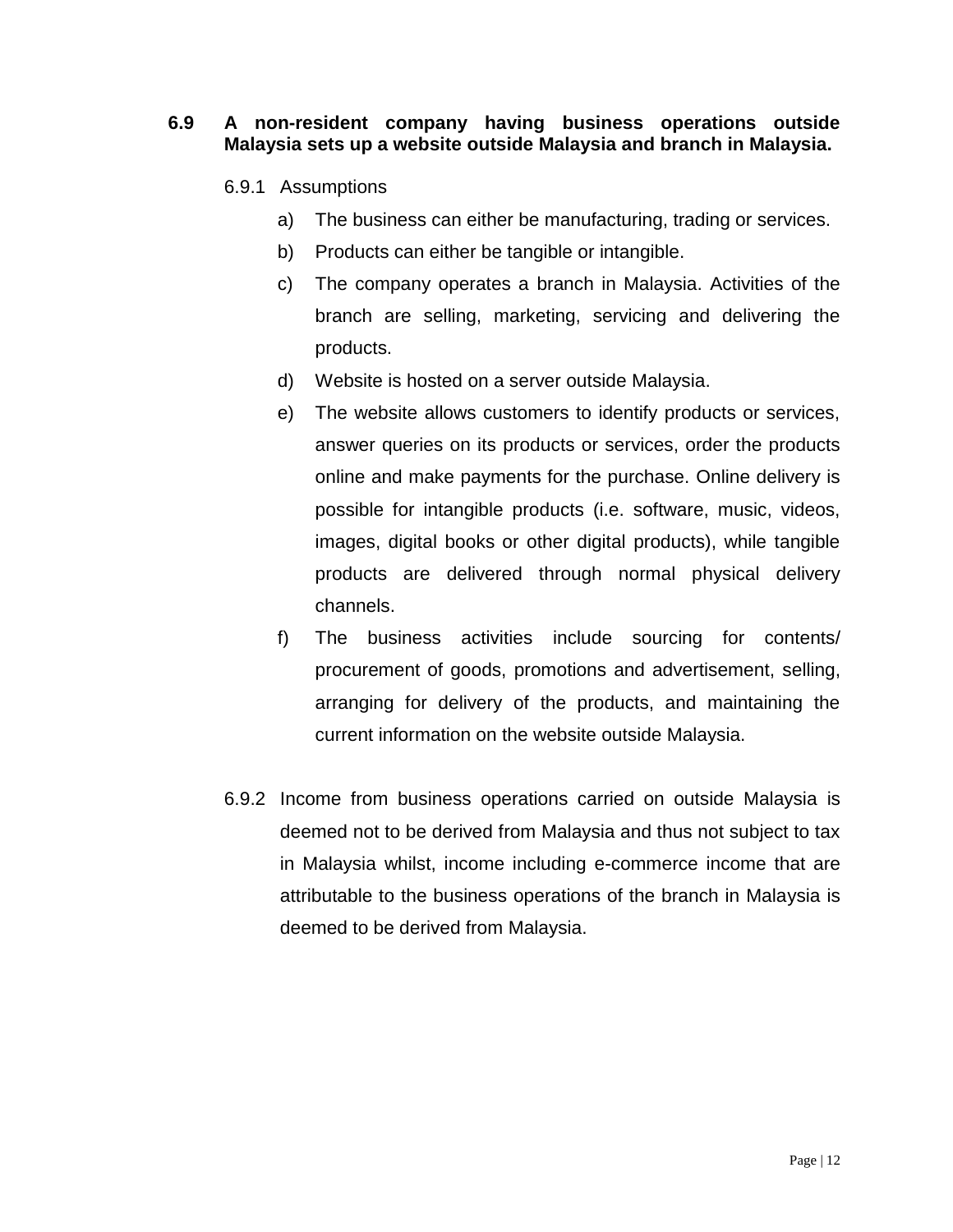#### **6.10 A non-resident company having business operations outside Malaysia sets up a website and branch in Malaysia.**

### 6.10.1 Assumptions

- a) The business can either be manufacturing, trading or services.
- b) Products can either be tangible or intangible.
- c) Website is hosted on a server in Malaysia.
- d) The website allows customers to identify products or services, answer queries on its products or services, order the products online and make payments for the purchase. Online delivery is possible for intangible products (i.e. software, music, videos, images, digital books or other digital products), while tangible products are delivered through normal physical delivery channels.
- e) The company operates a branch in Malaysia. Activities of the branch are selling, marketing, servicing, delivering the products and providing technical support of the website.
- 6.10.2 As the business operations are carried on outside Malaysia, the income is deemed not to be derived from Malaysia and thus not subject to tax in Malaysia. Whilst, income derived from the branch in Malaysia is liable to tax in Malaysia.

# **7. WITHHOLDING TAX ON ROYALTY**

7.1 Where income from e-commerce of a non-resident is deemed not to be business income derived from Malaysia because the business operations is not carried on in Malaysia (refer to above model under paragraph 6.8, 6.9 and 6.10), payments to the non-resident in the nature of royalty and deemed to be derived from Malaysia is subject to withholding tax.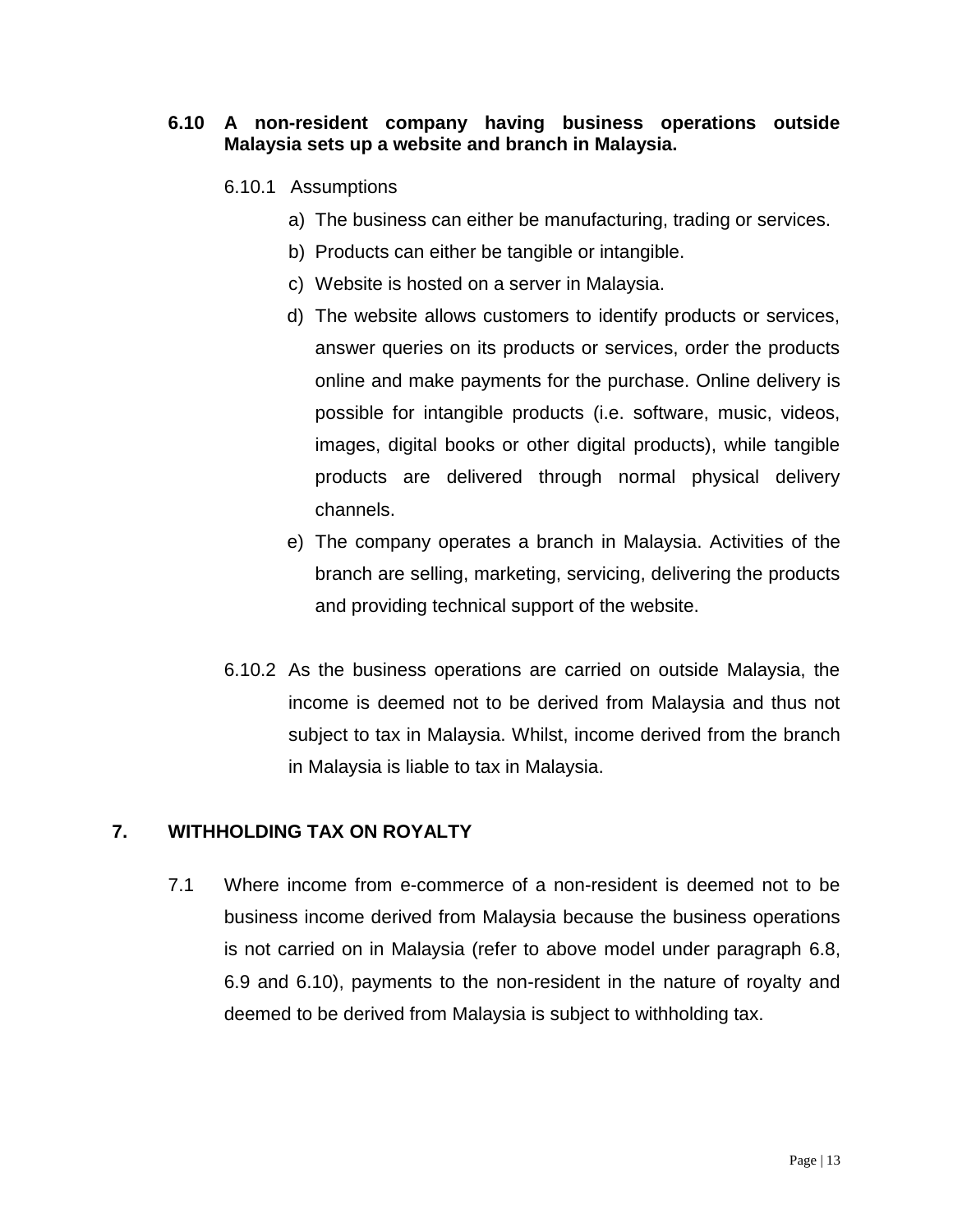- 7.2 The term 'royalty' defined under the ITA 1967 includes payments for the use of or the right to use copyrights, know-how or information concerning technical, industrial, commercial or scientific knowledge, experience or skill to a non-resident. Where the definition of royalty provided in a DTA differs from that of the ITA 1967, the DTA definition shall prevail.
	- 7.2.1 Payment for the use of, or the right to use copyrights of intangible products such as
		- (a) Downloading of a digital product to a customer's hard disk or similar media.
		- (b) Licensing arrangements to reproduce, modify and adapt, the absence of which would constitute an infringement of copyright.

In the above example, if the payment is for the use of, or the right to use copyrights, the income constitutes royalty. On the other hand if the payment is for the purchase of the product, the transaction would not result in royalty income.

7.2.2 Payment for the use of, or the right to use know-how (intangible products).

# Example 4:

Any form of electronic supply of know-how (i.e. undivulged technical knowledge, information, experience or technique that is necessary for the industrial reproduction of a product or process) which take the form of technical data, samples or patterns, or details of processing or production methods for which payment is made constitutes "royalty".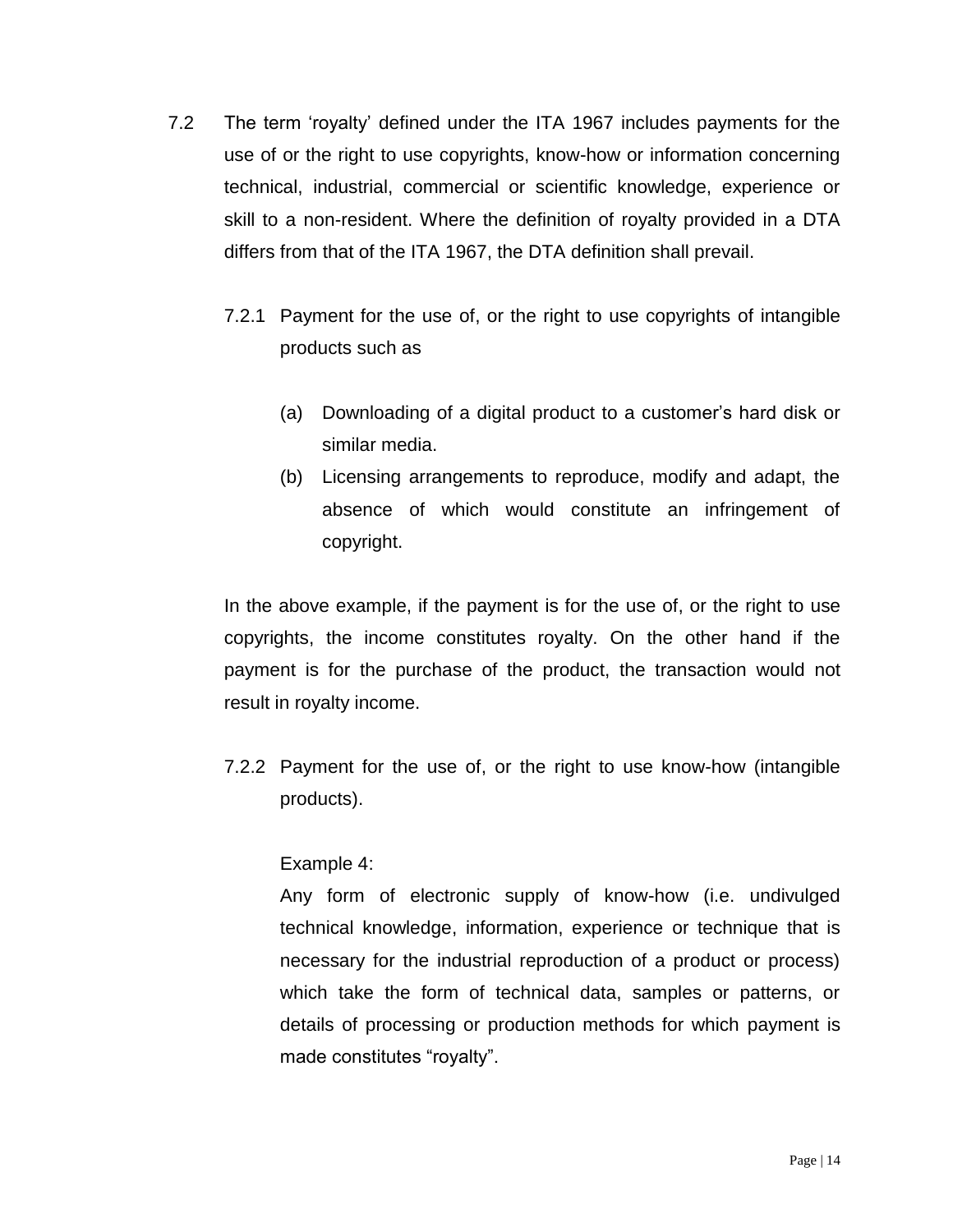In the above example, a distinction should be made between contracts for the supply of existing knowledge or experience which can be used by the customer to produce an outcome and contracts where the supplier applies his knowledge and experience to create a result for the customer. The former refers to a contract for the supply of know-how (royalty) and the latter refers to a contract for the provision of services (technical fee).

7.2.3 Payment for the use of, or the right to use information concerning technical, industrial, commercial or scientific knowledge, experience or skill.

Example 5:

Any electronic use or the right to use the above information which may include access to unpublished knowledge or information gained through scientific, technical etc. experience. This may include supply of information on markets or fashion trends, information concerning future technological advances or access to unpublished information contained in a database. Payment for these constitutes royalty.

7.3 Royalty is deemed to be derived from Malaysia if the payer is a resident, the government, a state government or a local authority. If the royalty payment is charged as an outgoing or as an expense against any business in Malaysia, it is also deemed derived from Malaysia.

# **8. ISSUES OF DOUBLE TAXATION AND TAX TREATIES**

8.1 Where income from e-commerce by a resident person is subject to tax both in Malaysia and the foreign country, provision for relief is available in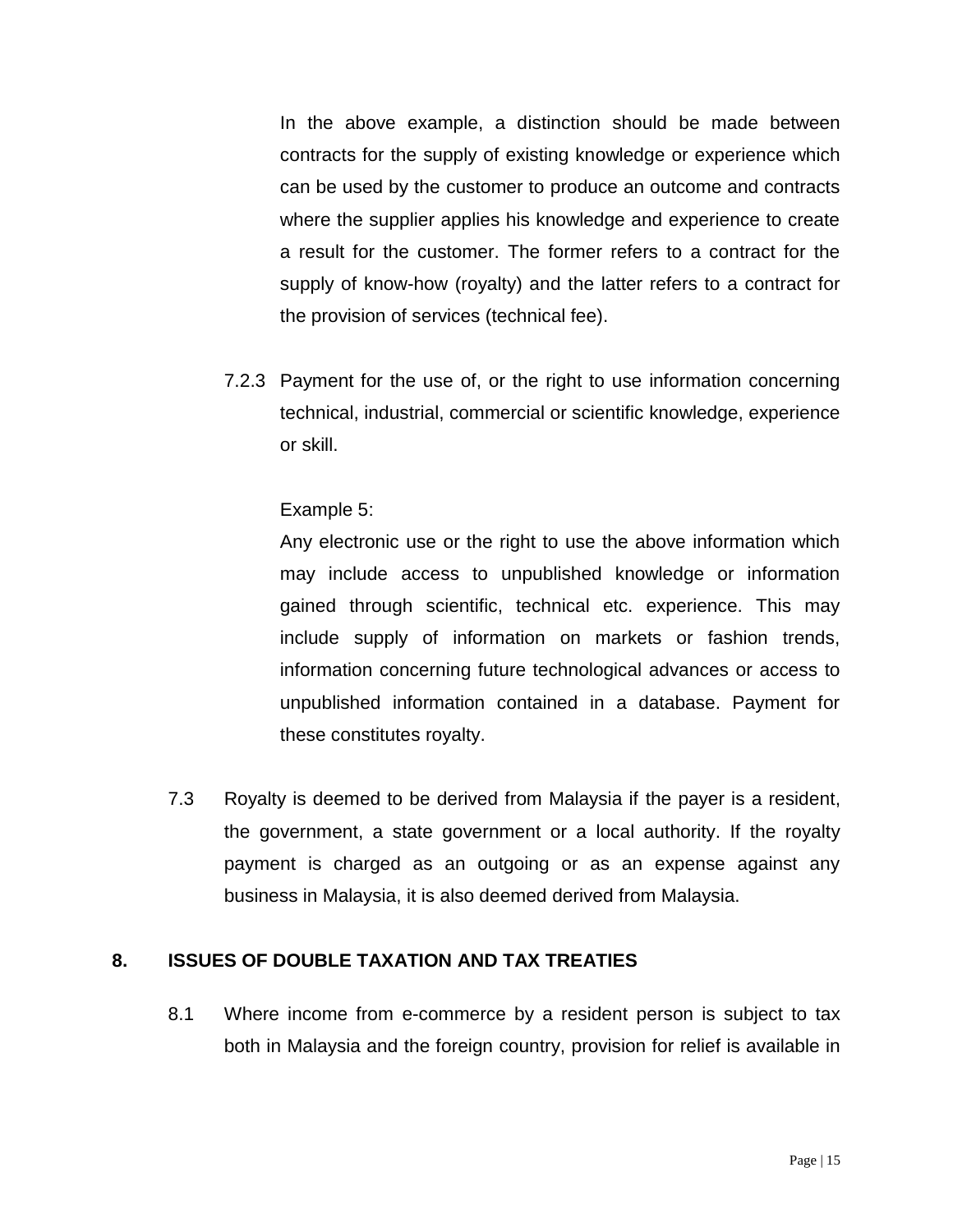the ITA 1967 and the relevant Double Taxation Agreement (DTA) entered into by the Government of Malaysia and the foreign country.

8.2 In the above model as described in paragraph 6.2, where a resident person having business operations in Malaysia and sets up a website on a server outside Malaysia, there could be an issue of double taxation on the income arising from e-commerce. In such case, relief from double taxation may be sought under the DTA between Malaysia and the foreign country.

### 8.3 Relief Provisions

### (a) **Non DTA context**

In the absence of a DTA, a unilateral tax credit may be allowed by virtue of section 133 of the ITA 1967 in accordance with Schedule 7 of the ITA 1967*.*

# (b) **DTA context**

Where a DTA is available, a bilateral tax credit may be allowed by virtue of section 132 of the ITA 1967 in accordance with Schedule 7 of the ITA 1967*.* The elimination of double taxation is subject to the terms and provisions as stipulated in the DTA.

### 8.4 Permanent Establishment (PE)

- 8.4.1 Under a DTA, the allocation of taxing rights over business income between countries that are a partner to a tax treaty is based on the PE concept.
- 8.4.2 PE is defined as a "fixed place of business through which the business of an enterprise is wholly or partly carried on". This definition contains the following conditions: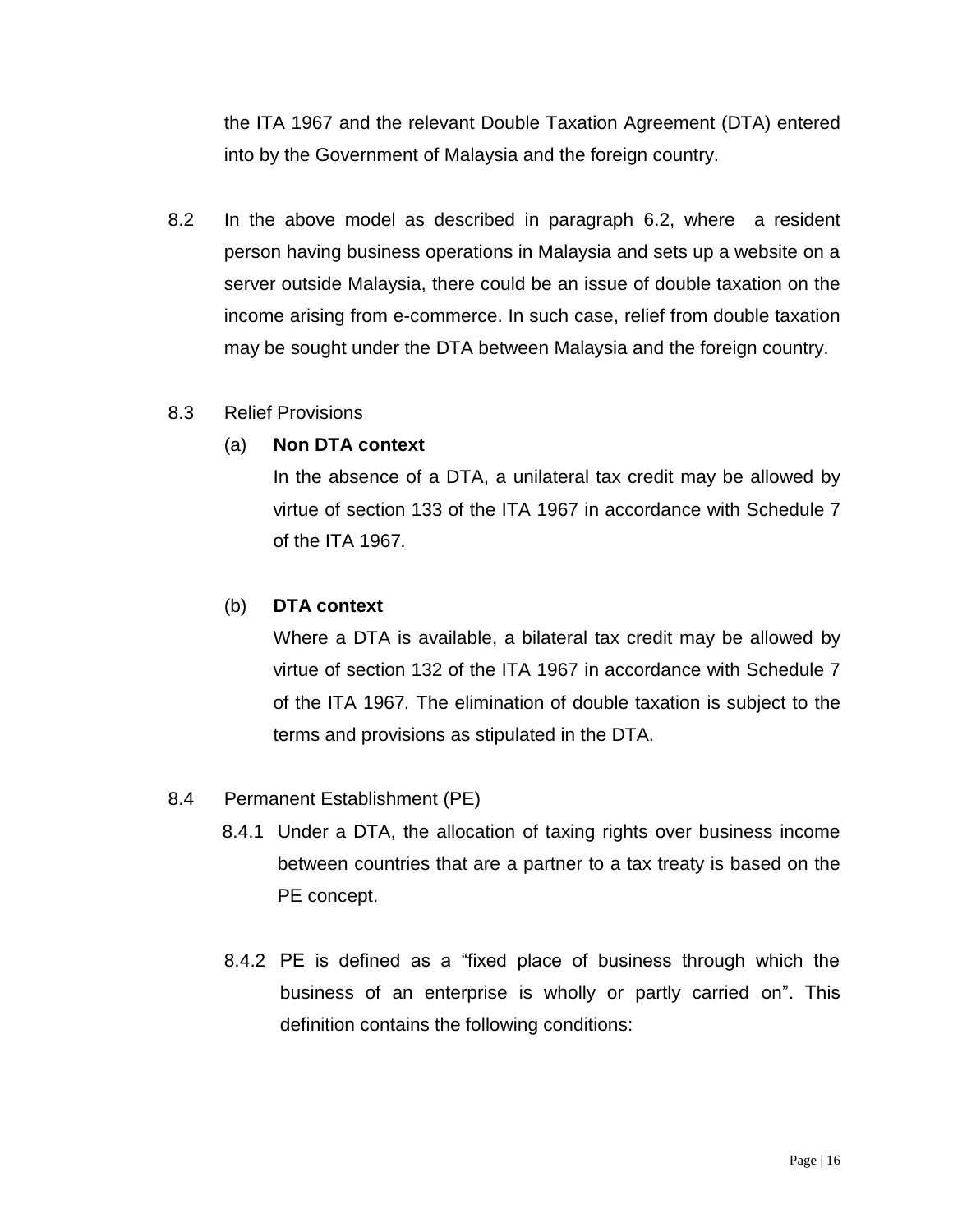- (a) the existence of a "place of business", i.e. a facility such as premises or, in certain instances, machinery or equipment, and
- (b) the place of business must be "fixed", i.e. it must be established at a distinct place with a certain degree of permanence and
- (c) the carrying on of the business usually by personnel of the enterprise through the fixed place of business.
- 8.4.3 In the above model as described in paragraph 6.8, the issue of PE may arise. In this paragraph, if the server constitutes a PE under the applicable DTA, then the income arising from e-commerce through the server will be considered as Malaysian source income and liable to tax in Malaysia.
- 8.4.4 As provided in the Organisation for Economic Co-operation and Development (OECD) Commentary, a server at the disposal of a business (i.e. owned or rented by it) can only constitute a PE of the business if the activities conducted through the server are not regarded as preparatory or auxiliary. The Commentary also states that a PE may be constituted even if no personnel of the business are required at the server's location for the operation of the server.
- 8.4.5 Examples of activities which would generally be regarded as auxiliary include:
	- (a) providing a communication link-much like a telephone line between suppliers and customers
	- (b) advertising of goods or services
	- (c) gathering market data
	- (d) supplying information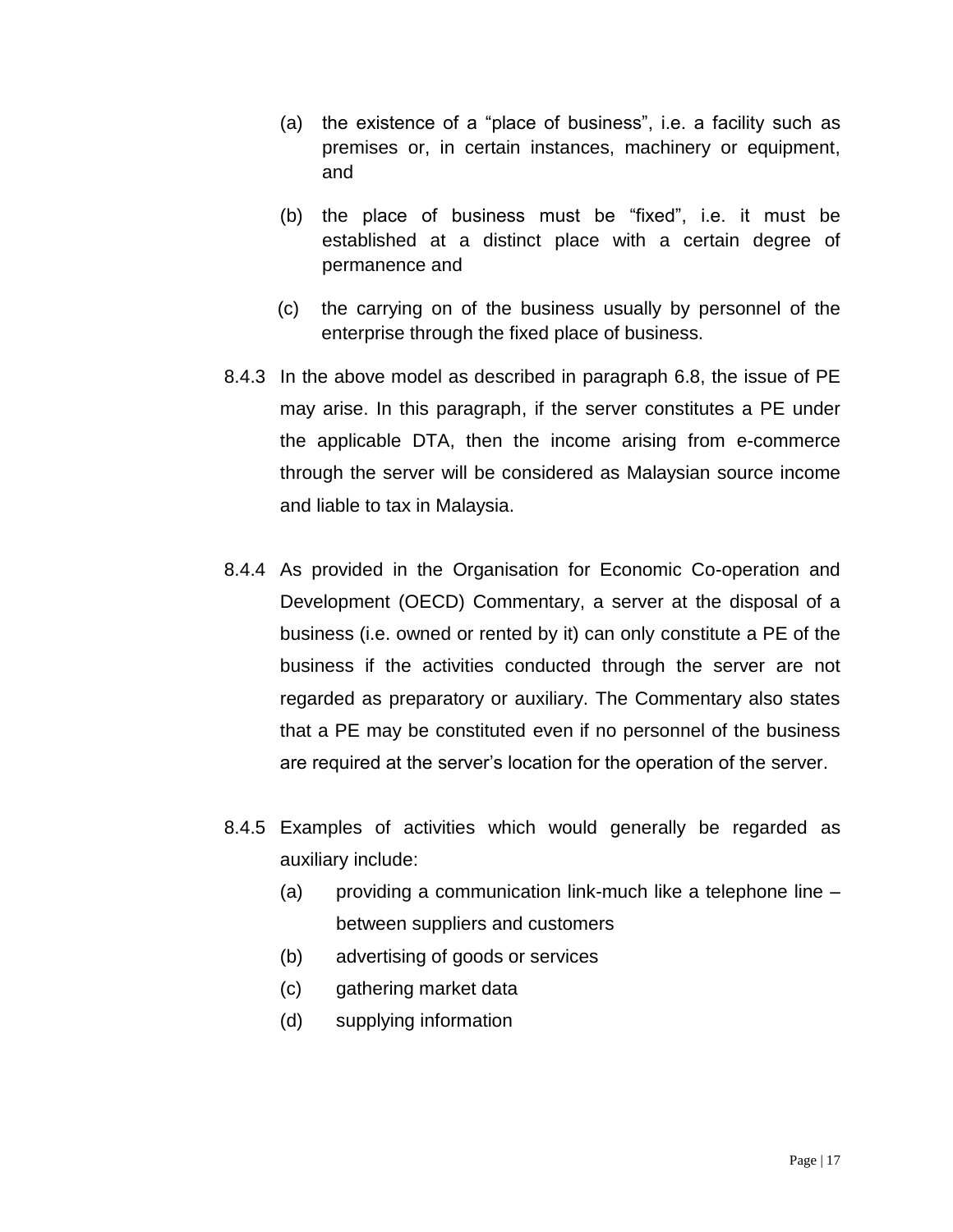8.4.6 The general view is that computer equipment, such as a server, could constitute a permanent establishment where the functions performed at the server represent a significant and essential part of the enterprise's business activities.

Examples of functions which may be considered to be significant and an essential part of the enterprise's business activities are conclusion of the contract with the customer, the processing of the payment and the delivery of products. However, such functions should be considered in light of the nature of the enterprise's business.

#### **Note:**

All enquires with regards to this guideline can be forwarded to:

Tax Policy Department Inland Revenue Board Level 17, Menara Hasil Persiaran Rimba Permai Cyber 8, Cyberjaya 63000 Selangor

Tel. No. 03-83138888

Date : 01 January 2013